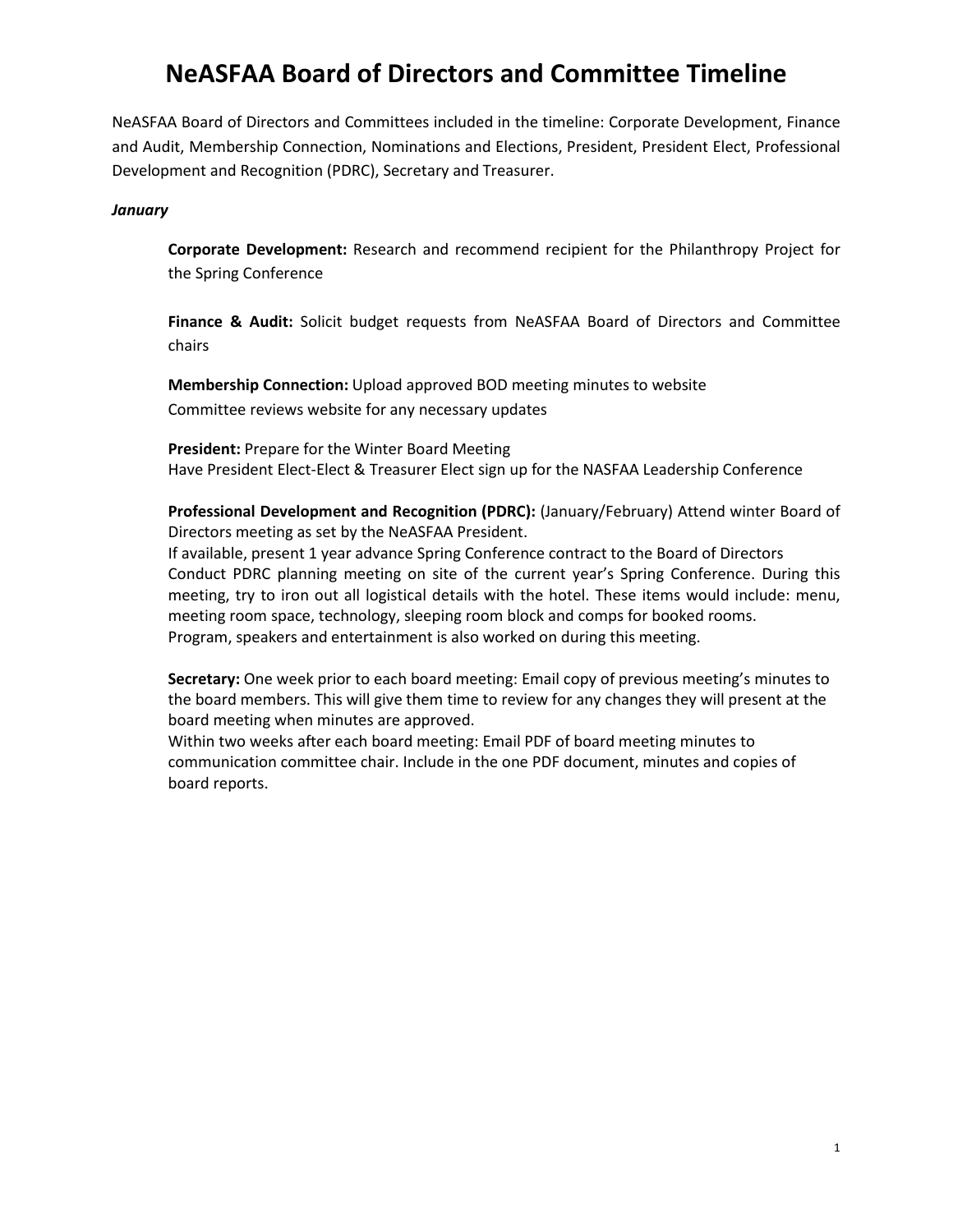### *February*

**Corporate Development:** Remind associate members to register for the Spring Conference

**Finance & Audit:** Completed budget requests due back to committee

**Membership Connection:** SOCS will post information about their Spring User Group in late January or Early February. Spring User Group is usually mid-March. If you plan to attend, don't wait to register the trainings fill up fast! Committee reviews website for any necessary updates

**President:** Spring Conference Site Visit with PDRC. Select Distinguished Service Award

**President Elect:** Spring Conference Site Visit with PDRC

**Professional Development and Recognition (PDRC):** (February/March) Registration should be live for Spring Conference no later than 1 month prior to the date of the event. 6 weeks is ideal. If possible post agenda 1 month out as well.

If possible post all presentations 1-2 weeks in advance of the conference.

Make sure to update the listserve/website with details so membership is aware of training and resources available.

Keep in contact with the meeting location on food counts and room block.

Book rooms on a NeASFAA account for guest speakers. Follow up on any travel needs. (Guest speakers would include RMASFAA delegate, keynote speakers, NASFAA guests/trainers and ED trainers.)

Follow the P and P for whose room NeASFAA covers.

ED cannot pay to attend the conference, but they do cover their own travel expenses.

Work with Corporate Development on vendor space, recognition and philanthropy project.

Contact Awards Committee Chair to determine timing of awards and needs for awards banquet.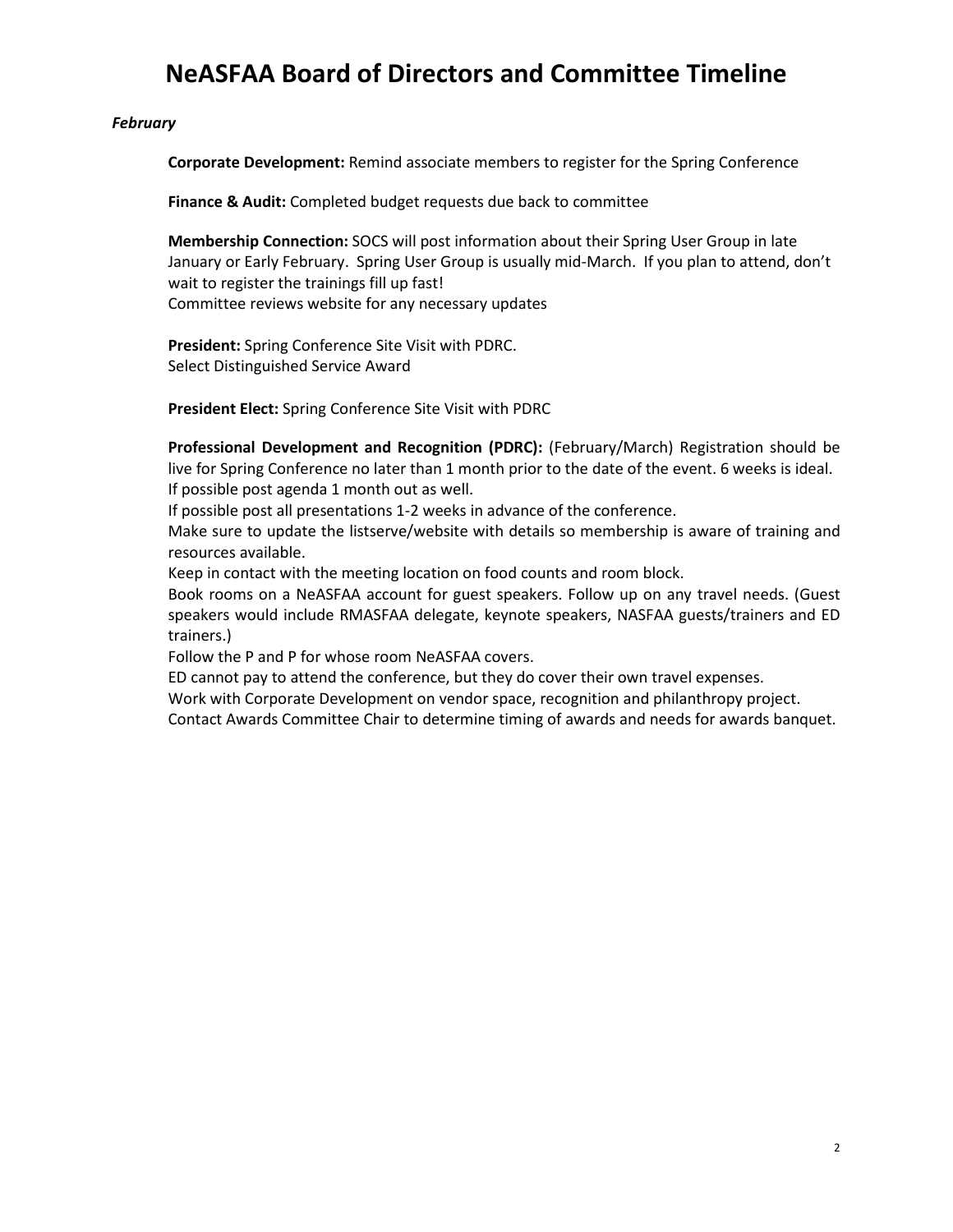#### *March*

**Corporate Development:** Remind prospective associate members that they must be a member if they wish to exhibit at the Spring Conference.

Begin campaign to solicit support for the Philanthropy Project recipient. Work with the Professional Development Committee to make sure exhibitors have information

on where to send booth materials, set-up, etc…

**Finance & Audit:** prepare NeASFAA annual budget

**Membership Connection:** Provide member information to appropriate committees such as Professional Development and Recognition.

Committee reviews website for any necessary updates.

**President:** RMASFAA Winter Board Meeting

**President Elect:** NASFAA Leadership Conference

**Professional Development and Recognition (PDRC):** (March/April Depending on timing requests from the hotel/conference center, take down registration, close room block and compile food counts.

Find out from the hotel how many rooms were picked up in the room block—this will usually determine how many 'compted' rooms NeASFAA will receive.

Develop evaluation process.

Create nametags, registration materials (if not posted on the web) and thank you's for guest speakers.

Work with Awards Committee Chair and Membership Chair to relay (from registration list) how many first time attendees will be attending the conference.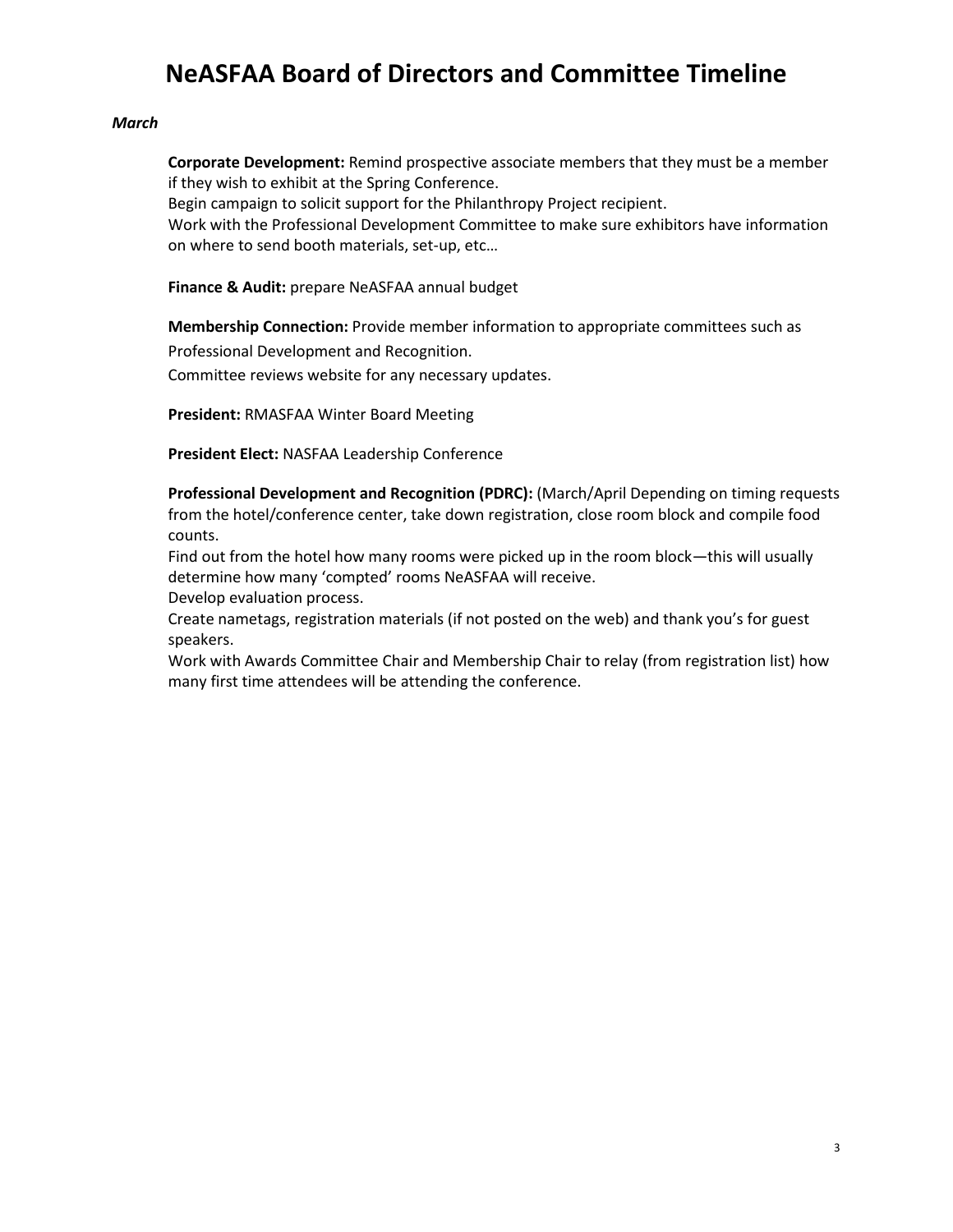### *April*

**Corporate Development:** Provide materials to recognize associate members at Spring Conference

**Membership Connection:** Update BOD and Committee information on NeASFAA website Upload new pictures from spring conference to Facebook and website Upload approved BOD meeting minutes to website Add updated volunteer form to website Update forms such as expense form, request for membership and volunteer form if contact person has changed Committee reviews website for any necessary updates

**Nominations & Elections:** Begin to consider who you want to run for Offices

**President:** Prepare for Spring Board and Association Meetings Spring Conference

**President Elect:** Set up Committees and Vice Chairs Begin to consider who you want to run for Offices Begin considering your agenda for your Presidential year – What you want to accomplish

**Professional Development and Recognition (PDRC):** Attend both Board of Directors meetings at the spring conference

Assume Chair (or Co-Chair) position at the end of the spring conference Gather and review conference evaluations Store banner and lanyards for the next NeASFAA Event

**Secretary:** One week prior to each board meeting: Email copy of previous meeting's minutes to the board members. This will give them time to review for any changes they will present at the board meeting when minutes are approved.

Within two weeks after each board meeting: Email PDF of board meeting minutes to communication committee chair. Include in the one PDF document, minutes and copies of board reports.

**Treasurer:** Nonprofit Corporation Biennial Reports are due in the **odd numbered years**. (As of March 2014, the next reporting period is 2015-2016). Domestic Change of Registered Agent and/or Office form must be completed when the registered agent changes. Currently, the Treasurer is listed as the Registered Agent, so anytime a new Treasurer is installed, this form must be completed.

SOCS license fee due (they send us an invoice)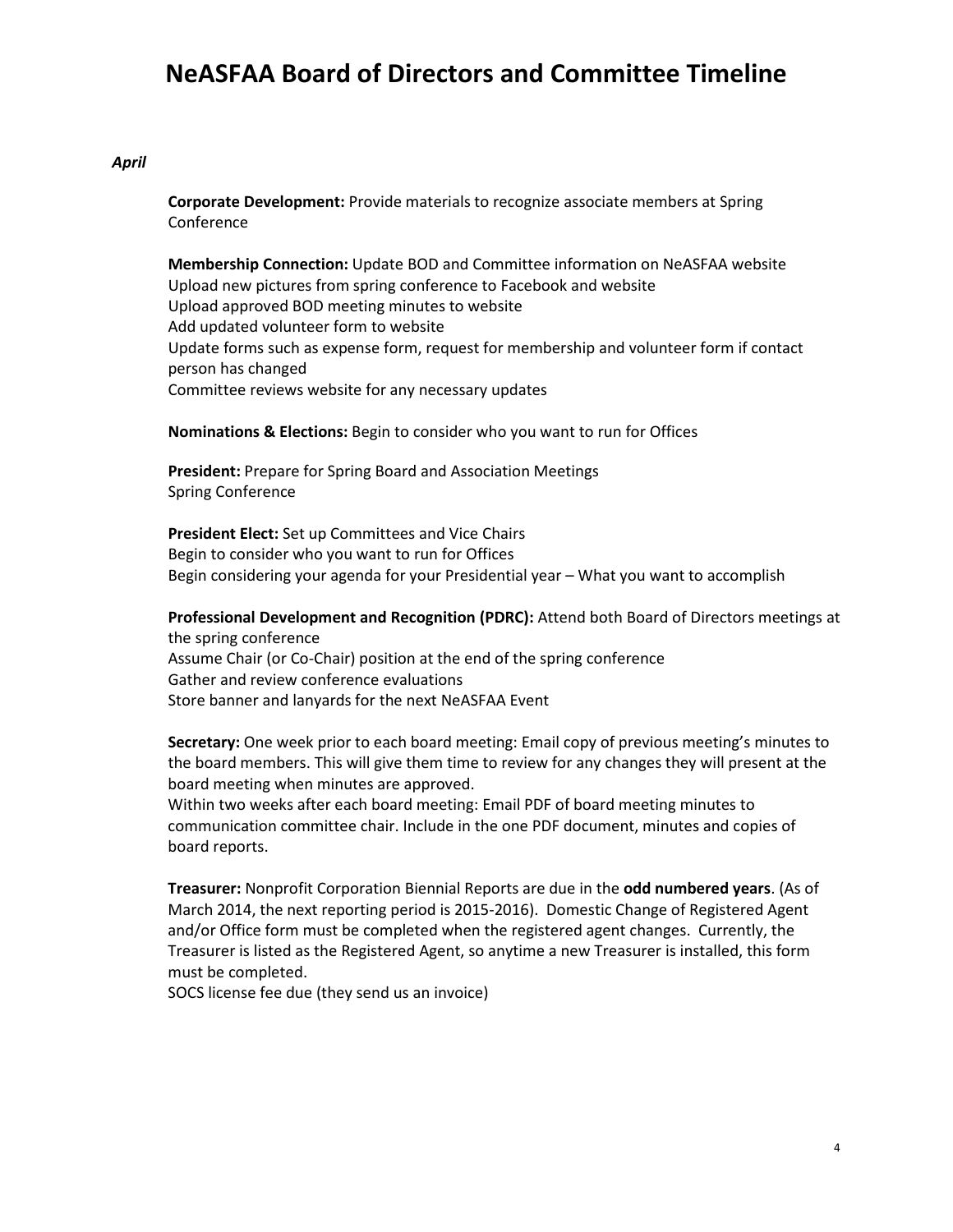### *May*

**Membership Connection:** Update "NeASFAA notable: History & Awards" with conference award winners (Award Committee Chair can provide this information) Committee reviews website for any necessary updates

**Professional Development and Recognition (PDRC):** Write a short summary for posting on RMASFAA Blog and the NeASFAA website. I included photos of the conference, location, dates, attendees, keynote speakers, award winners and retirees.

Send out any presentations from the conference that was requested to the listserve or post to the website.

With the help of the President and President-Elect, put together your committee based on volunteers.

### *June*

**Corporate Development:** send out membership invoices to current associate members. Send out an email to prospective members, showing the benefits of NeASFAA membership

**Membership Connection:** Initial Membership Statements sent to all NeASFAA members by June 1.

Committee reviews website for any necessary updates

**President:** Prepare for Summer Board Meeting

**Professional Development and Recognition (PDRC):** (June/July) Attend summer Board of Directors meeting as set by the NeASFAA President.

Prepare report for meeting with information about the conference and any other details the board needs to be aware of.

Gather feedback for locations and dates of Support Staff Workshop and determine if Fall Training is needed.

Visit with NeASFAA President to determine goals for training for the year. Also gather feedback and ideas for training topics, trainers and locations.

**Secretary:** One week prior to each board meeting: Email copy of previous meeting's minutes to the board members. This will give them time to review for any changes they will present at the board meeting when minutes are approved.

Within two weeks after each board meeting: Email PDF of board meeting minutes to communication committee chair. Include in the one PDF document, minutes and copies of board reports.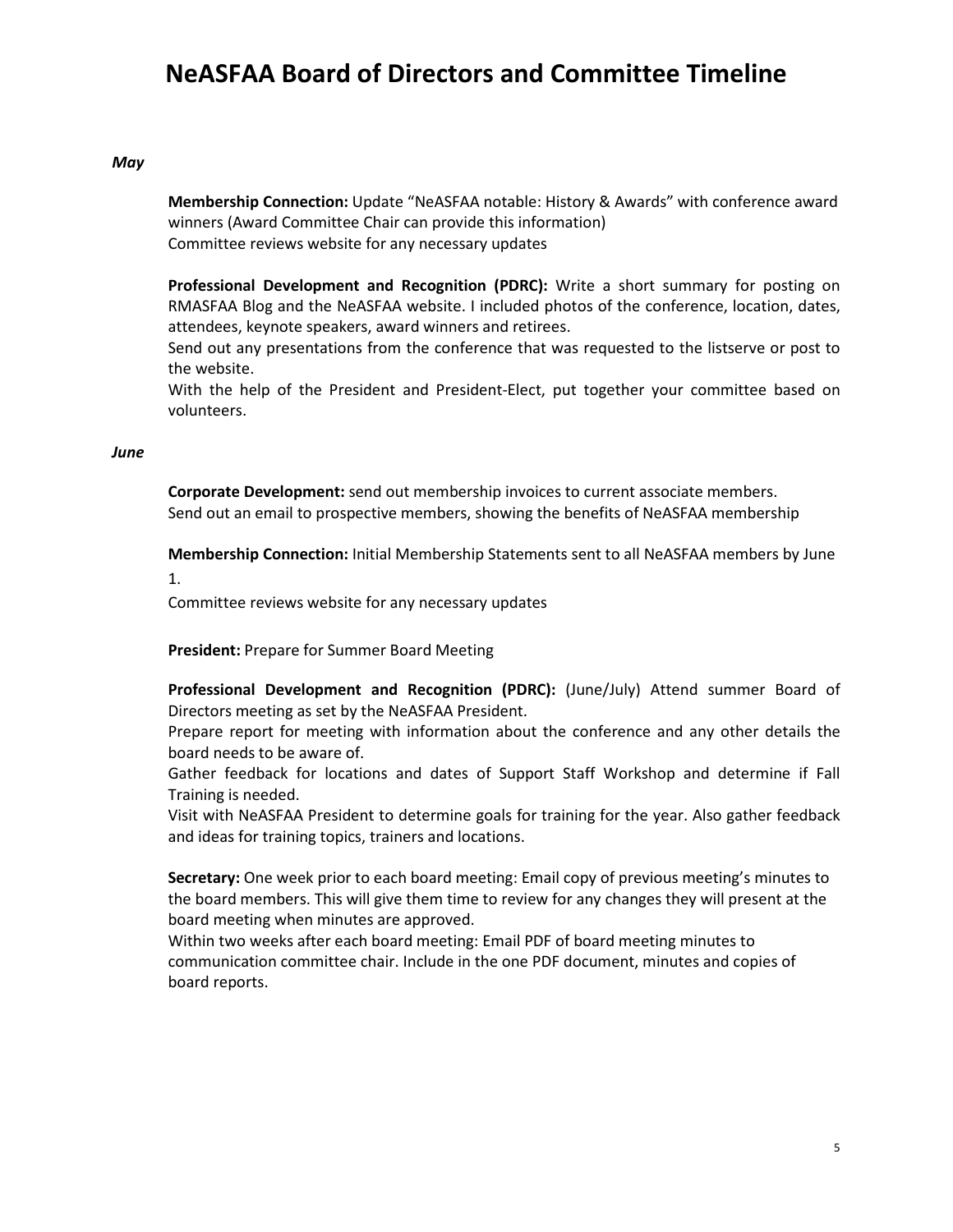### *July*

**Finance & Audit:** Conduct annual audit

**Membership Connection:** Upload approved BOD meeting minutes to website Second statements sent to NeASFAA members that did not respond to the initial statement by July 15

Committee reviews website for any necessary updates

**President:** Attend NASFAA Conference

**Professional Development and Recognition (PDRC):** (July/August) Conduct PDRC planning meeting. Typically the following is set in motion during this meeting: Goals for the year, theme for the year, Support Professionals' Workshop details, Fall Training details (if applicable) and an outline for Spring Conference.

Extend invitation to Spring Conference Keynote speakers as soon as possible to get on their calendar.

Be mindful of NASFAA's training deadlines should you wish to invite NASFAA to the Spring Conference.

**Treasurer:** Annual Liability Policy due (we get a bill from The Hartford sometime in June).

### *August*

**Finance & Audit:** Audit summary due to NeASFAA Board of Directors

**Membership Connection:** SOCS will post information about their Fall User Group in late August or Early September. Fall User Group is usually mid-October. If you plan to attend, don't wait to register the trainings fill up fast!

Committee reviews website for any necessary updates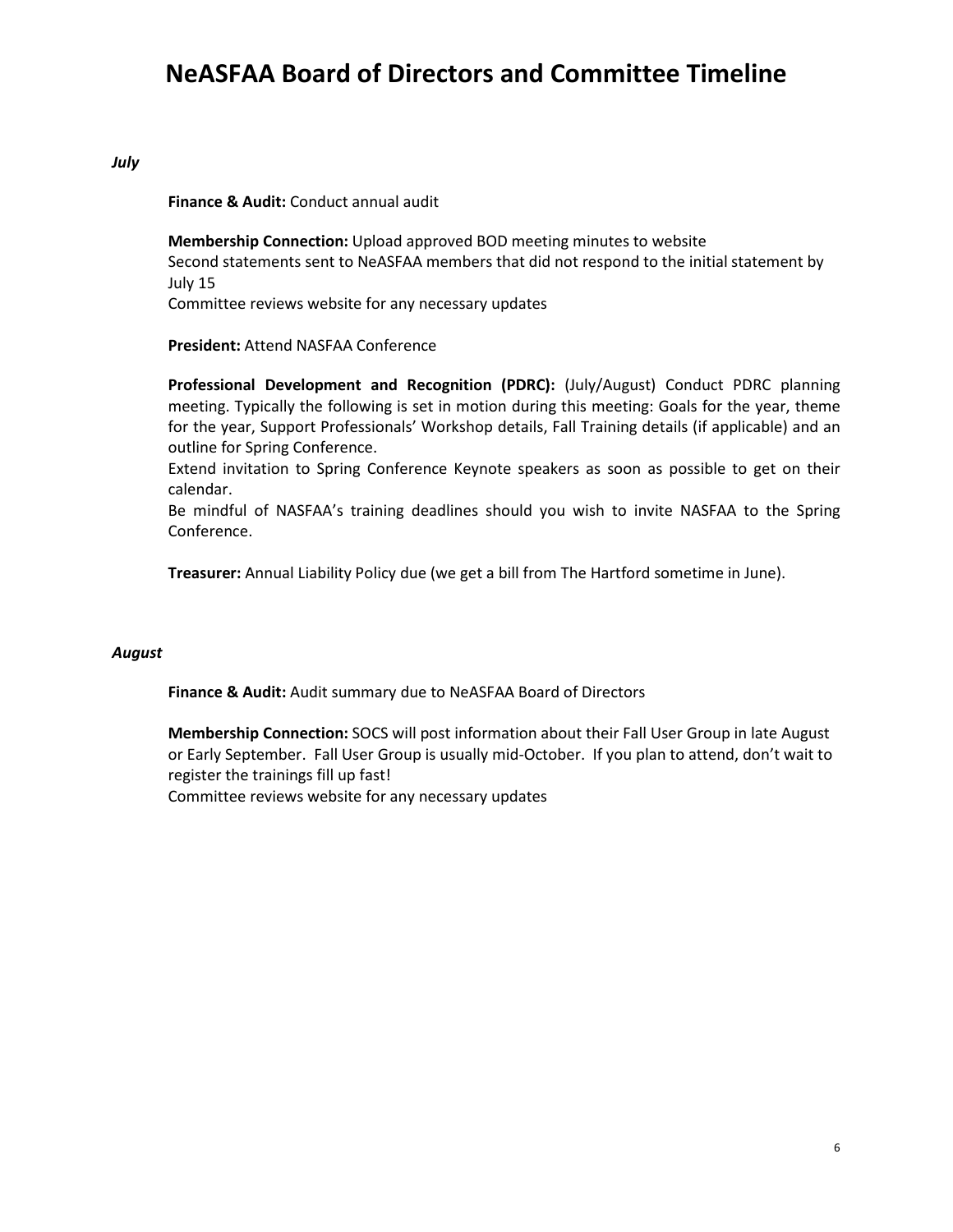#### *September*

**Corporate Development:** contact associate members who have not paid membership for the current year

**Finance & Audit:** Committee Meeting

**Membership Connection:** Third statements sent to those not responding to the first two statements by September 1

Update the Membership Directory with changed received during membership renewal process Add new NeASFAA members to the list serve once the Membership Directory has been updated Committee reviews website for any necessary updates

**Professional Development and Recognition (PDRC):** (September/October) Attend fall Board of Directors meeting as set by the NeASFAA President.

Continue to fine tune details for Support Professionals' Workshop and Fall Training (if applicable). Secure location, speakers and technology.

Registration should be live for both events no later than 1 month prior to the date of the event. Also, if possible post agenda 1 month out as well.

If possible post all presentations 1 week in advance of the training dates.

Be sure to update the listserve/website with details so membership is aware of training and resources available.

Work with training locations on menu, food counts, logistics and technology needs.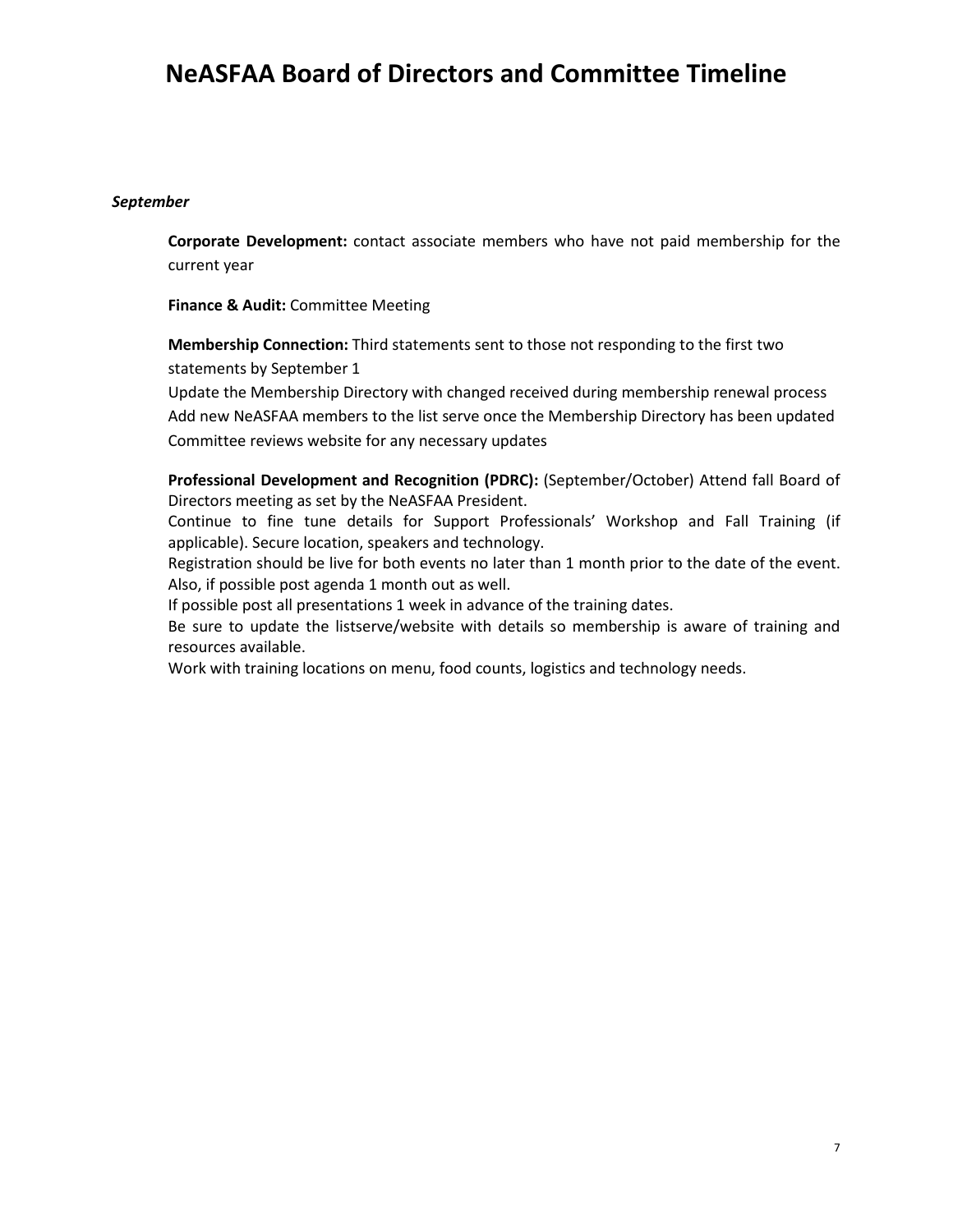### *October*

**Membership Connection:** Work with SOCS and PDRC committee to update website about fall training and support staff training including registration, agenda, presentations, etc. Upload approved BOD meeting minutes to website Committee reviews website for any necessary updates

**Nominations & Elections:** Finalize names on the Ballot for Officers

**President:** Prepare for fall board meeting RMASFAA Fall Board Meeting/RMASFAA Conference

**President Elect:** Finalize names on the Ballot for Officers

**Professional Development and Recognition (PDRC):** (October/November/December) Facilitate Support Professionals' Workshop and Fall Training (if applicable). Review evaluations for improvements and session topics for possible use at Spring Conference Send out Request for Proposal (RFP) for session topics for Spring Conference. Conduct PDRC planning meeting or conference call to set the framework for Spring Conference. Keynote speakers and other guest speakers who need to travel should be booked by this point. Research locations and obtain contracts for Spring Conference 1 year from upcoming Spring Conference. (Example: in December 2013, research locations and obtain contracts for Spring Conference 2015.)

**Secretary:** One week prior to each board meeting: Email copy of previous meeting's minutes to the board members. This will give them time to review for any changes they will present at the board meeting when minutes are approved.

Within two weeks after each board meeting: Email PDF of board meeting minutes to communication committee chair. Include in the one PDF document, minutes and copies of board reports.

**Treasurer:** send information to tax preparer (due by November 1)